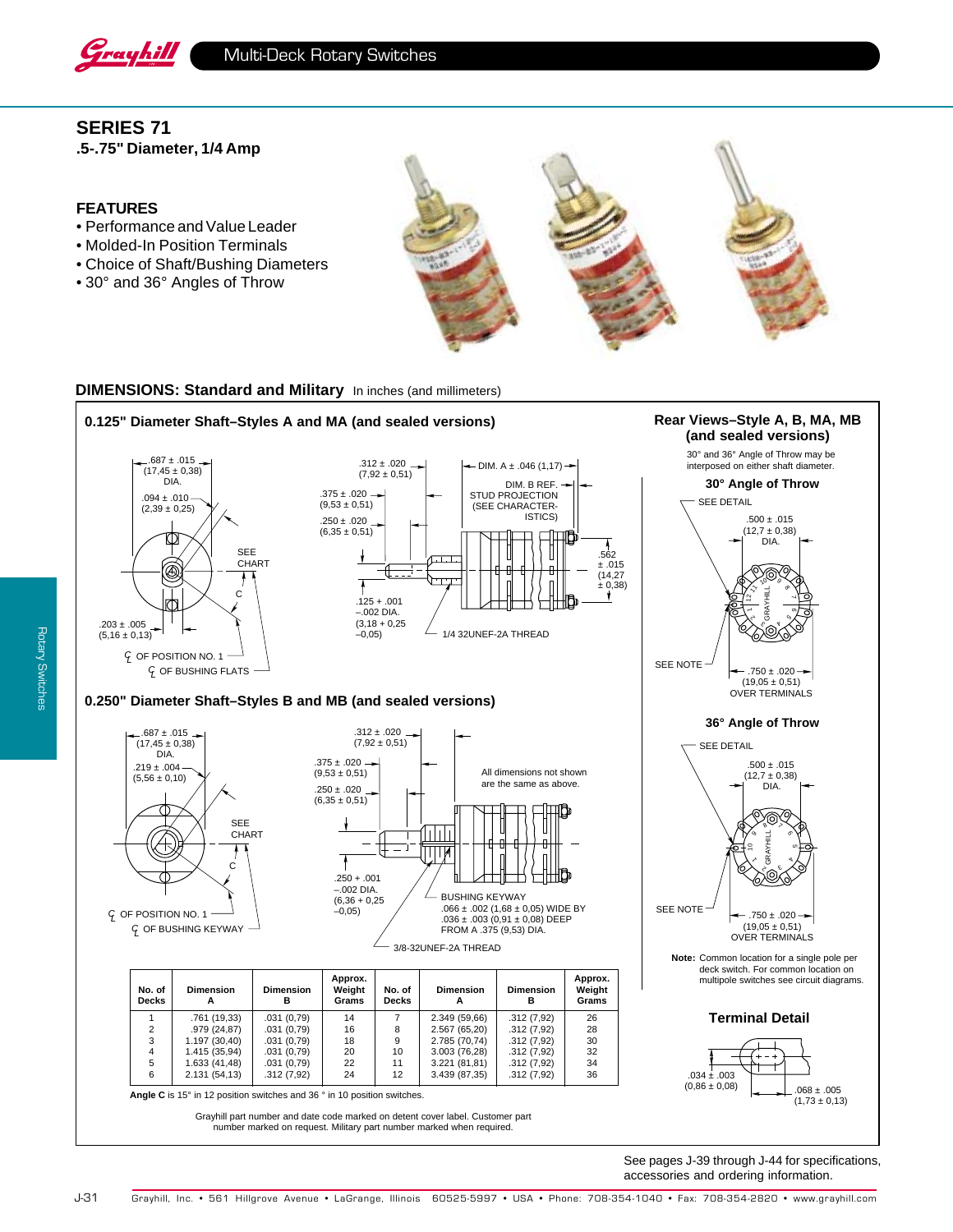



### **CIRCUIT DIAGRAMS: Standard, Military and Metric**



See pages J-39 through J-44 and J-63 for specifications, accessories and ordering information.

J-32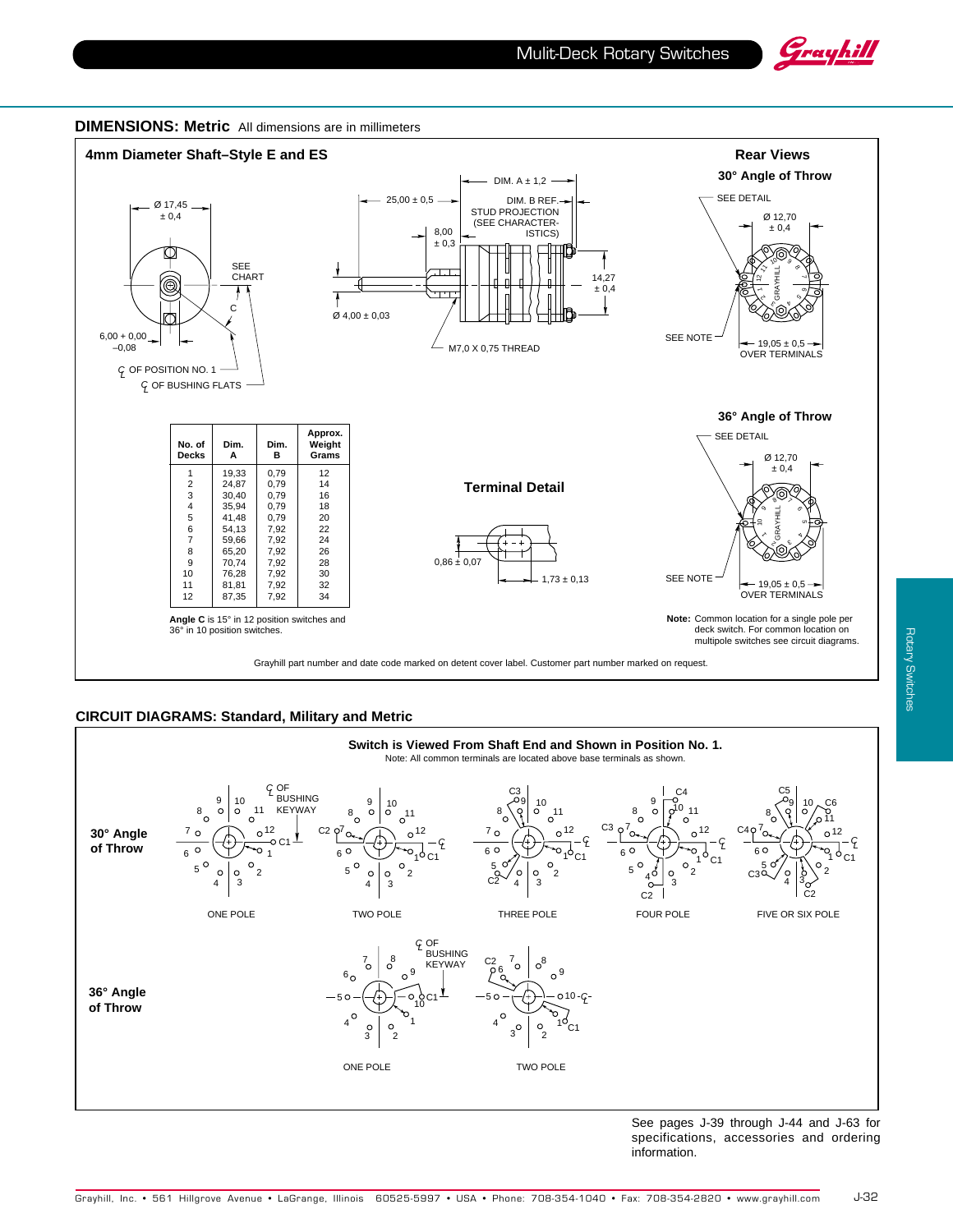

## **SERIES 71**

**.5-.75" Diameter, 1/4 Amp, PC Mount**

### **FEATURES**

- Terminals From One Side
- Minimum Board Footprint
- Choice of Shaft/Bushing Diameters
- 30° and 36° Angles of Throw

### **DIMENSIONS: Standard and Military** In inches (and millimeters)



deck switch. For common location on two pole switches see circuit diagrams.

accessories and ordering information.

**Angle C** is 15° in 12 position switches and 18° in 10 position switches. \*Military style switch is 18 grams for 3 decks and 20 grams for 4 decks.

2.131 (54,13)

number marked on request. Military part number marked when required. Grayhill part number and date code marked on detent cover label. Customer part

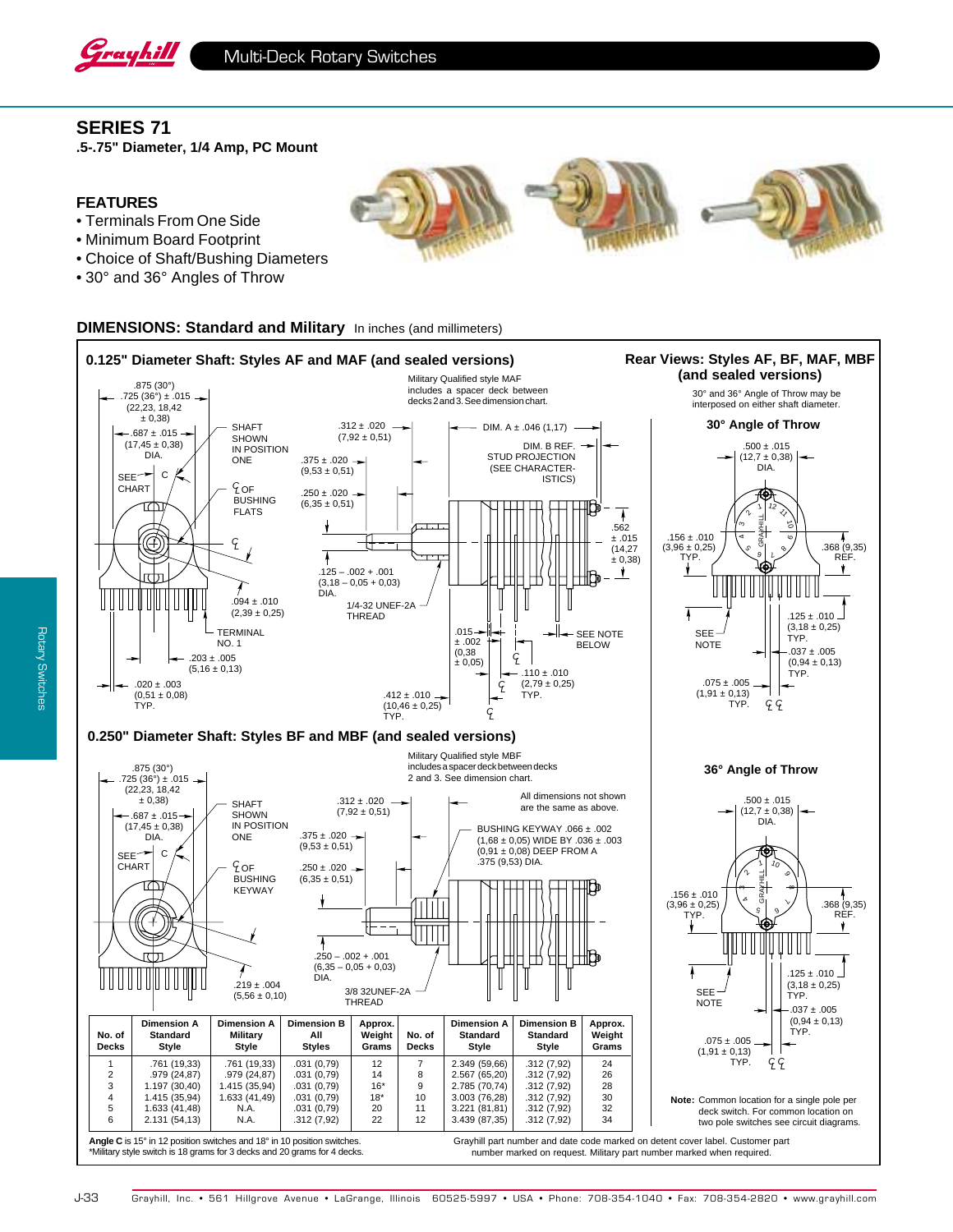





## **CIRCUIT DIAGRAMS: Standard, Military and Metric PC Mount**

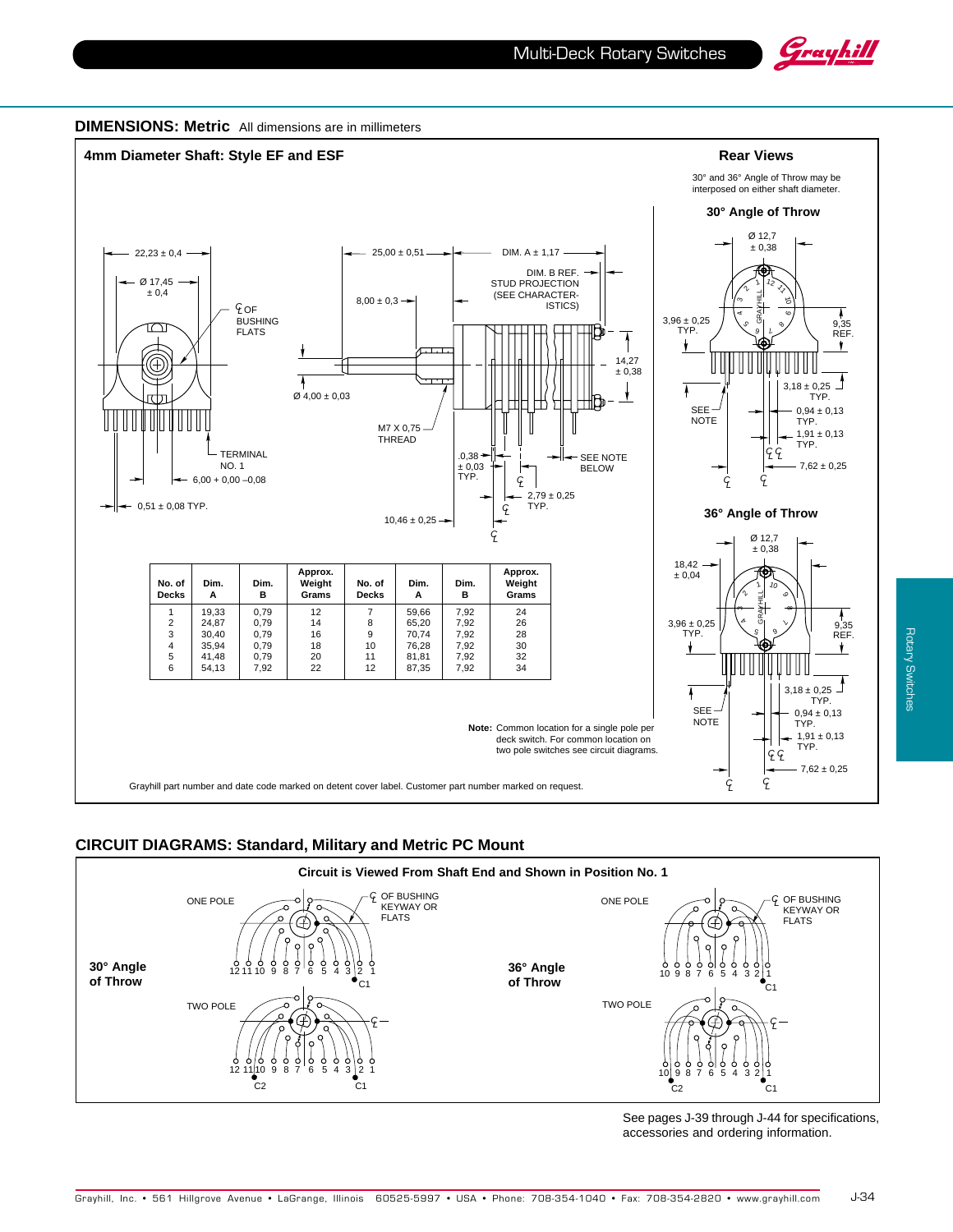

### **SERIES 71: PC Board Pattern** In inches (and millimeters)



## **SERIES 71: PC MOUNT ACCESSORY**

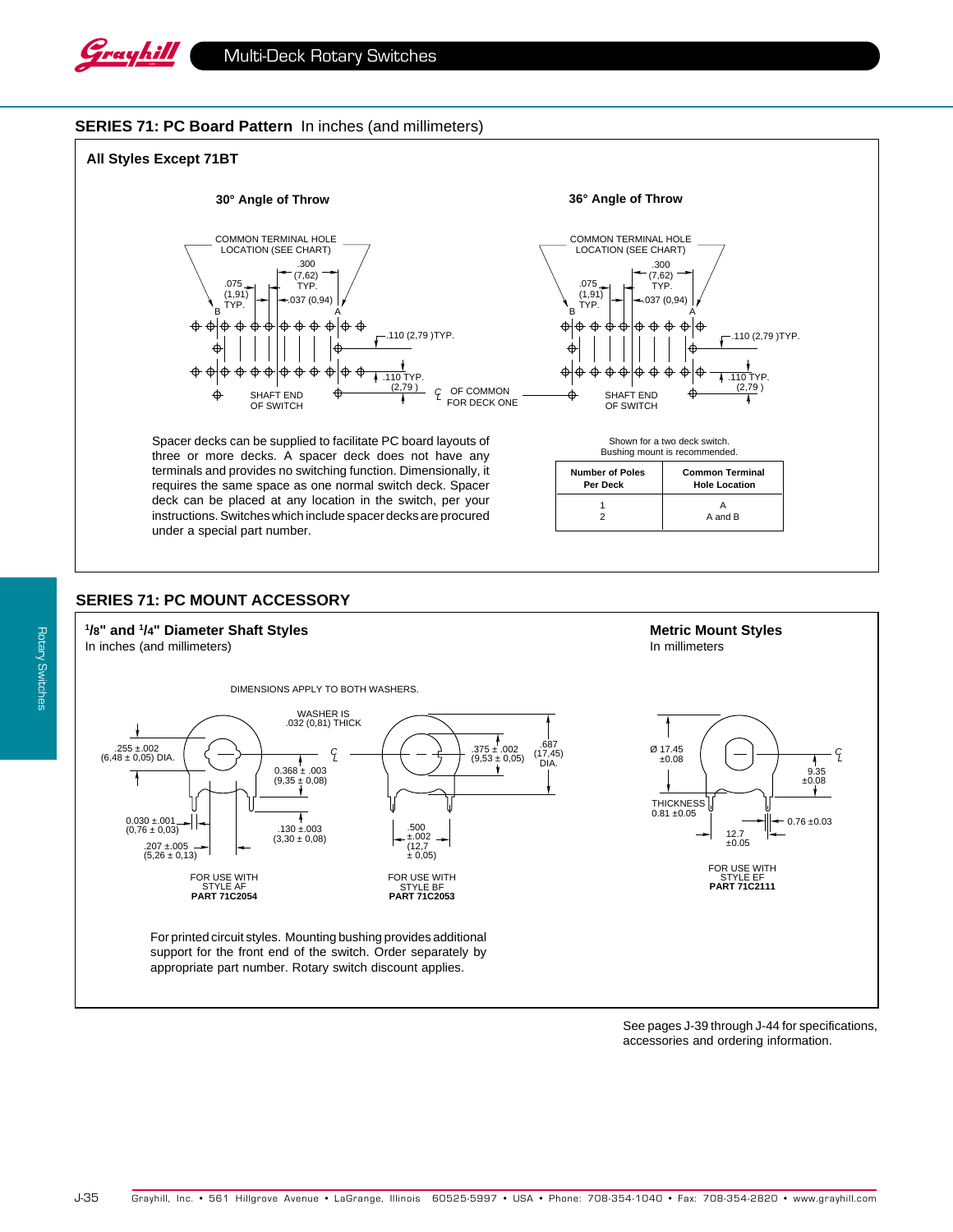



## **SERIES 71 .5-.75" Diameter, 1/4 Amp, Process Sealed**

### **FEATURES**

- No Hand Soldering Required
- Sealed to Resist Intrusion by Flux, Solder and Cleaning Solutions
- .75" Diameter
- 250 mA for 20,000 Cycles
- 36°, 1 or 2 Poles, Up to 5 Decks
- 10 Positions, Continuous Rotation, or 2-9 Positions With Fixed Stops



### **DIMENSIONS: Standard and Military** In inches (and millimeters)



### **CIRCUIT DIAGRAMS**



## **STYLE 71BT: PC Board Pattern**



### See pages J-39 through J-44 for specifications, accessories and ordering information.

Rotary Switches

**Rotary Switches**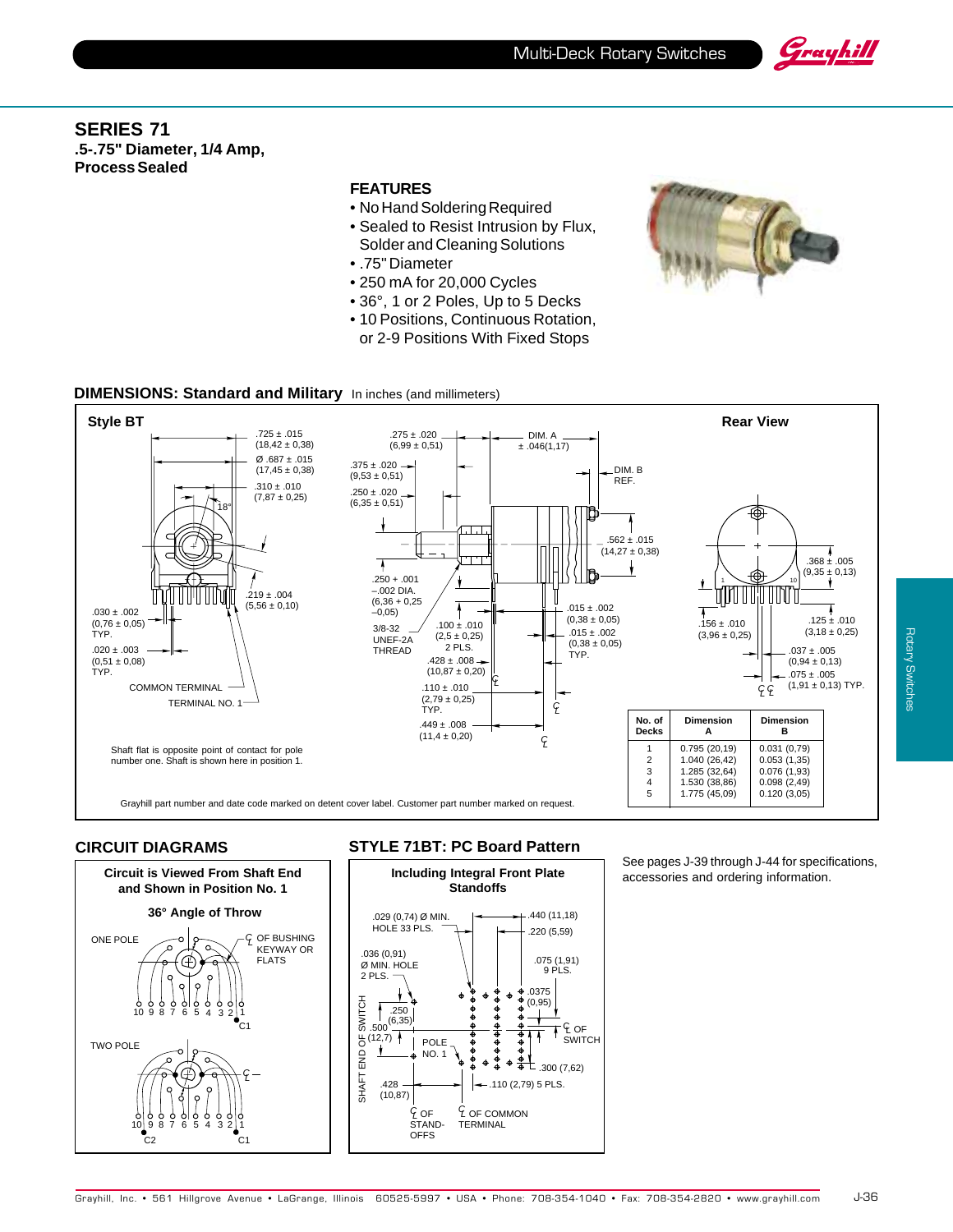

## **SERIES 71**

**0.5 to 0.75" Diameter, 1/4 Amp, Concentric Shaft**

### **FEATURES**

• Two Switches in the Panel Space of a Single Shaft Rotary

### **DIMENSIONS** In inches (and millimeters)



Grayhill part number and date code marked on detent cover label. Customer part number marked on request.

### **CIRCUIT DIAGRAMS: Solder Lug Terminals**



### **ADD-A-POT SWITCHES**

Contact Grayhill for Series 71 Concentric Add-A-Pot or Add-A-Switch type switches. See pages J-39 through J-44 for specifications,

accessories and ordering information.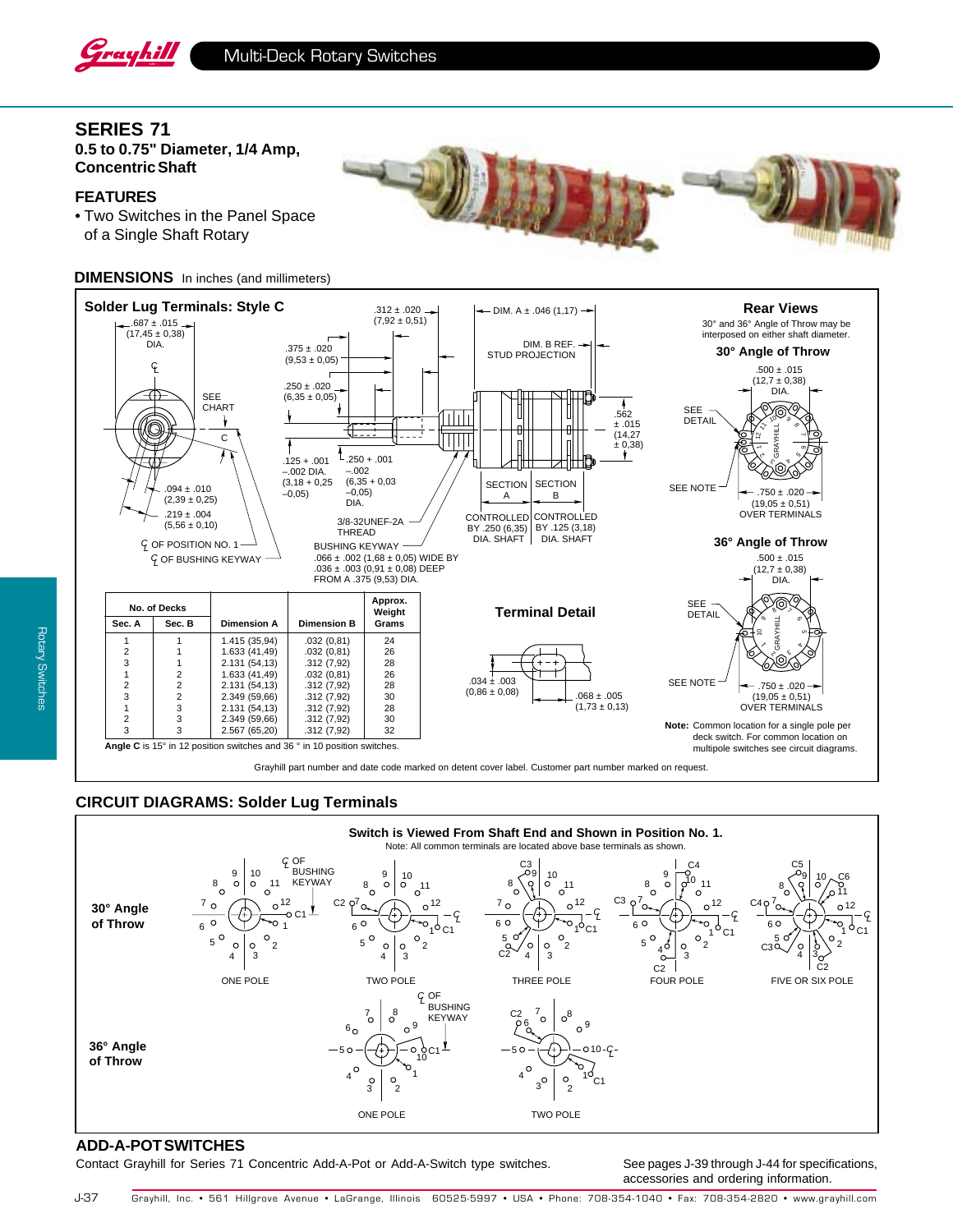





### **CIRCUIT DIAGRAMS: PC Mount Terminals**



**Rotary Switches** Rotary Switches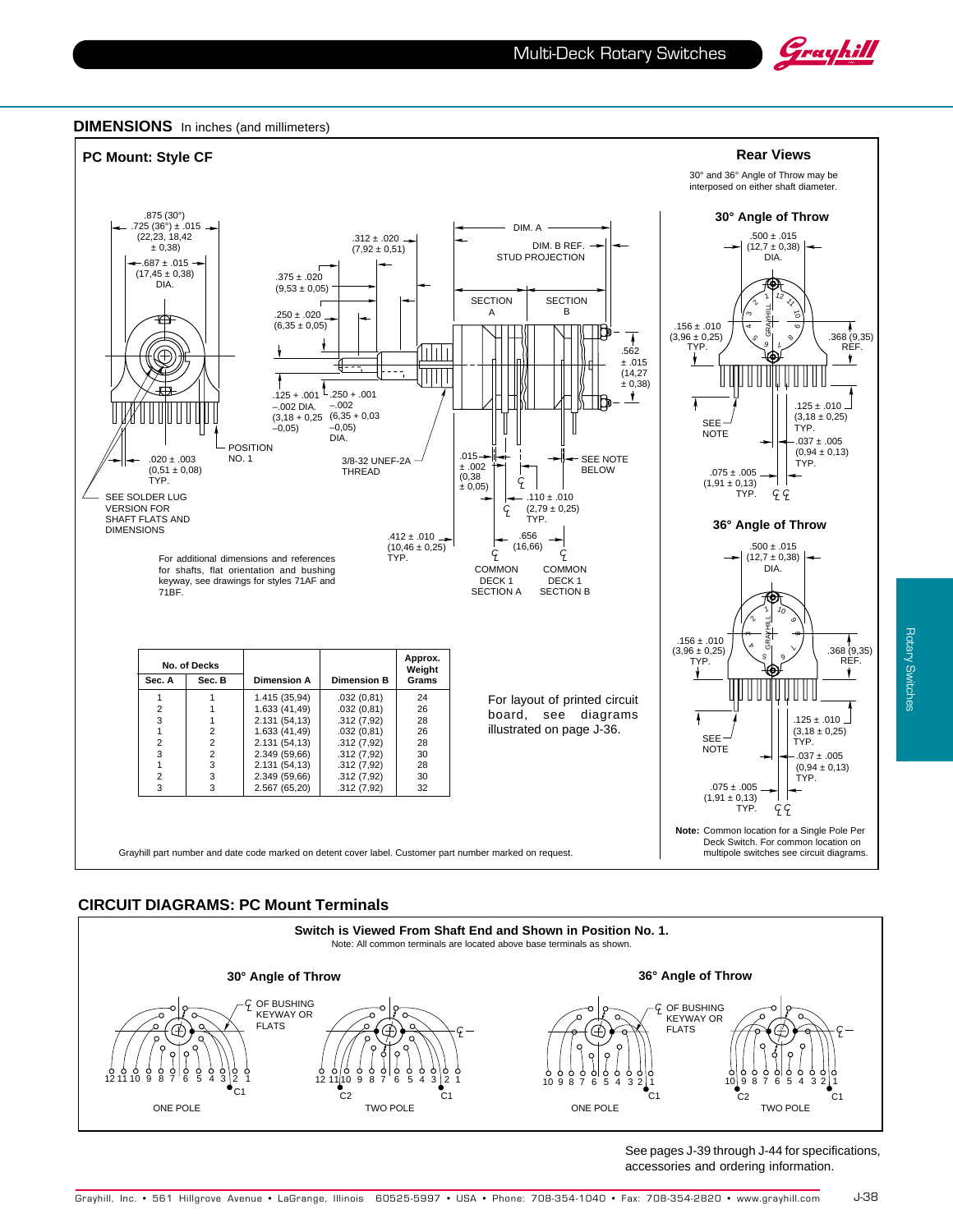

### **SPECIFICATIONS**

#### **Military Qualification MIL-S-3786/39**

The military style of the Series 71 rotary switch is qualified to MIL- S-3786/39. Complete electrical rating information is listed on the following page. The Series 71 rotary switch qualification includes the 30° and the 36° angles of throw, in .125" (3,18) and .250" (6,35) diameter shafts, with solder lug terminals and printed circuit terminals, in sealed and unsealed style switches. Standard variations such as shaft and/or bushing length, etc. that do not affect the switch performance can also be marked as qualified product. Contact Grayhill for complete details.

Dimensionally the military style is the same as the standard style with the exception of the PC version of 3 or 4 decks; a spacer deck between decks 2 and 3 adds another deck length to the switch without increasing the number of operative decks.

Another difference in the standard and military styles is the mounting hardware. Ordered as options with a standard style switch these items are included with the military style switch: nonturn washer with solder lug style and a non-turn washer plus a mounting bushing washer with the PC terminal style.

Complete specification drawings are available from Grayhill, Inc. for the standard military qualified products. Military qualified Series 71 rotary switches may be ordered by the "M" number listed in Military Specification Sheet/39 or by Grayhill part number. All qualified switches will be marked to the specification.

#### **Military Shaft and Panel Seal**

A shaft and panel seal is available to provide watertight mounting of the Series 71 standard military style rotary switches. Sealing is accomplished by an O-ring shaft seal and a panel seal washer. Panel seal dimension differences are shown in the dimensional drawings. When the panel seal is compressed, dimensions are approximately the same as an unsealed switch. If the non-turn washer supplied with the switch is used, it should not be allowed to extend entirely through the panel when mounting a sealed switch. However, the bushing may be used as a nonturn device instead. Switches are provided with a double flat bushing in styles which include the letter A and with a bushing which has a keyway in the styles which include the letter B.

### **SPECIFICATIONS: Materials and Finishes**

# **Materials and Finishes**

**Standard Style**

**Cover:** Diallyl per (MIL-M-14) ASTM-D-5948 except for 71 BT (see bushing). **Base and Deck Separator:** Diallyl per (MIL-M-14) ASTM-D-5948

**Rotor Mounting Plate:** Thermoplastic **Bushing:** Zinc casting, cadmium-plated per ZZ-P-416, Class 2, Type II.

**Through Bolts and Nuts, Shaft and Rear Support Plate, Stop Pins and Stop Arm (All Others):** Stainless steel **Shaft, Stop Plates, Stop Arm (71BT):**

Reinforced thermoplastic **Detent Rotor:** Reinforced thermoplastic for 71BT; phenolic per (MIL-M-14) ASTM-D-5948 for all others

**Detent Balls:** Steel, nickel-plated **Detent Springs:** Tinned music wire **Rotor Contact:** Silver alloy and beryllium copper

**Base Contacts, Common Plate and Terminals:** Brass, Gold plate .000005" minimum over Silver plate .00005" over nickel .00002".

**Front Support Plate (71 BT only):** Tempered steel, tin/lead-plated. **Interdeck Seal (71 BT Only):** Silicone **Extension:** Brass, unplated

**Mounting Hardware:** One mounting nut and one internal tooth lockwasher are supplied with each switch. For switches with A in the style description, the nut is .062" (1,57) thick by .312" (7,92) across flats. For switches with B or C in the style description, the nut is .094" (2,39) thick by .562" (14,27) across flats. Nuts are brass, cadmium-plated per QQ-P-416, Class 2, Type II.

#### **Materials and Finishes Military Qualified**

**Cover, Base and Deck Separator:** Diallyl per (MIL-M-14) ASTM-D-5948 **Rotor Mounting Plate:** Thermoplastic **Bushing:** Zinc, cadmium-plated per QQ-P-416, Class 2, Type II **Through Bolts and Nuts, Shaft Extension, Lockwashers, Shaft and Rear Support Plate, Stop Pins and Stop Arm (All Others):** Stainless steel **Detent Balls:** Steel, nickel-plated **Detent Springs:** Tinned music wire **Rotor Contact:** Silver alloy and beryllium copper **Base Contacts, Common Plate and Terminals:** Brass, gold plate .000005" minimum over silver plate .00005" over Nickel .00002". **Detent Rotor:** Phenolic per (MIL-M-14) ASTM-D-5948

**Mounting Hardware:** One mounting nut and one internal tooth lockwasher are supplied with each Series 71 switch. For switches with Style A in the description, the nut is .062" (1,57) thick by .312" (7,92) across flats. For switches with Style B or C in the description, the nut is .094" (2,39) thick by .562" (14,27) across flats. Nuts are brass, cadmium-plated per QQ-P-416 Class 2, Type II.

**Additional Hardware:** Each switch is supplied with a non-turn washer to use if desired. Additionally, each PC mount switch is supplied with a mounting bushing washer (see PC Mount Accessory). For switches with Style A in the description, non-turn washer is stainless steel; for switches with Style B in the description, non-turn washer is stainless steel. Mounting bushing washer (PC Mount Accessory) is brass, cadmiumplated. For dimensions of non-turn washers see page J-24. For custom control knobs accessories see page I-57.

J-39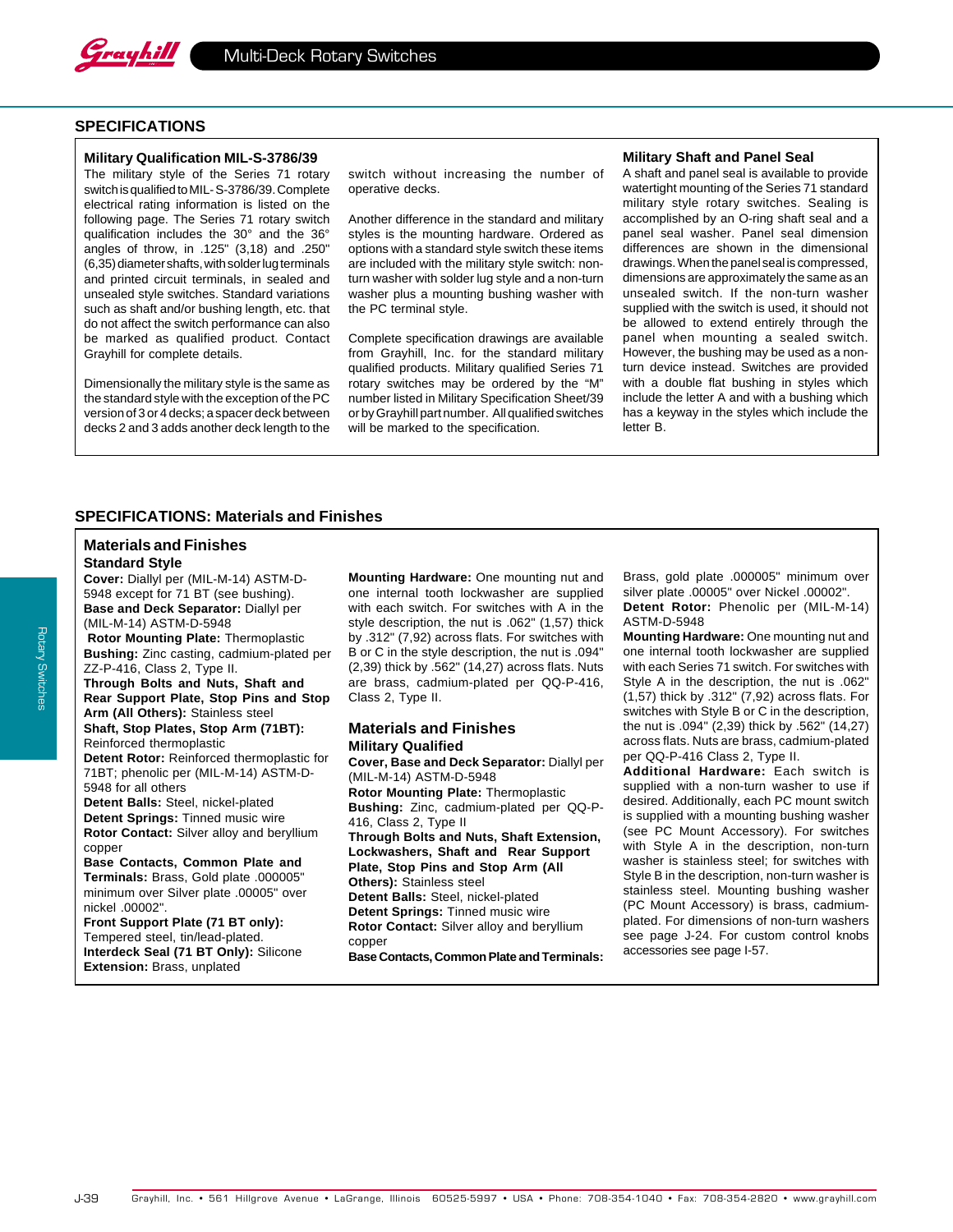

#### **SPECIFICATIONS: Electrical Ratings, Others**

### **Electrical Ratings General**

**Charts:** Charts shown are for non-shorting (break before make) contacts. Measurements were made at 25°C and 68% relative humidity. The load life curves show the number of rotational cycles which can be expected for the voltage, current and type of load. Thus, for a standard style switch with a 300 milliampere 115 Vac resistive load, the expected life is 15,000 cycles. Reducing the load to 200 milliamperes increases the life to 25,000 cycles. Life limiting or failure criteria are listed in the rating sections which follow. **Cycles:** A cycle is a 360° rotation and a return through all switch positions to the starting position.

**Voltage:** As listed in charts.

**Standard**



#### **Electrical Ratings Standard Style**

Curves are based on the following failure criteria:

**Contact Resistance:** 50 milliohms maximum (20 milliohms initially).

**Insulation Resistance:** 1,000 megohms minimum between terminals and shaft. (50,000 megohms initially).

**Voltage Breakdown:** 500 Vac minimum between mutually insulated parts.

**Current Rating:** These switches will carry 4 amperes with a maximum contact temperature rise of 20°C. If the life limiting characteristics are less critical than those shown above, if elevated temperatures or reduced pressures are involved, Grayhill can predict the switch life for the application.

**Meet the Following Requirements of MIL-S-3786:** Moisture Resistance: Medium and High Shock; Vibration (10 to 2,000 cps); Thermal Shock (-65°C to 85°C); Salt Spray, Explosion; and Stop Strength (10 in-lb).

#### **Electrical Ratings Military Style**

Curves are based on the following failure criteria:

**Qualified to the following MIL-S-3786/39 circuit values:** (also see standard style description.) The Series 71 has been tested to meet the requirements of MIL-S-3786, Style SR39, the majority of which are listed here. At 85°C approximately 68% relative humidity and sea level pressure, the switches have been tested to make and break the following loads, as stated in MIL-S-3786/39: 125 milliamperes at 28 Vdc resistive; 75 milliamperes at 115 Vac resistive.

The switches have also been tested at reduced barometric pressure (70,000 feet), 25°C at approximately 68% relative humidity to make and break the following loads as stated in MIL-S-3786/39: 50 milliamperes, 28 Vdc resistive; 20 milliamperes, 115 Vac resistive. When tested to the above loads at stated conditions, the Series 71 switches meet the following lifelimiting criteria after 25,000 cycles of operation in accordance with MIL-S-3786/39.

**Contact Resistance:** 50 milliohms maximum after life.

**Insulation Resistance:** 1,000 megohms minimum between terminals and shaft. **Dielectric Strength:** 500 Vac (atmospheric

pressure) and 350 Vac (reduced pressure) between mutually insulated parts.

The Series 71 also meets the requirements of MIL-S-3786/39 for moisture resistance, stop strength, rotational torque, vibration (10 through 2,000 cps), medium and high shock, salt spray, explosion, thermal shock (-65°C to 85°C) and terminal pull. When tested at sea level, 25°C and 68% relative humidity with failure criteria of 50 milliohms maximum contact resistance and 500 Vac breakdown voltage, these switches will make and break 250 milliamps at 28 Vdc inductive (250 millihenries) 500 milliamps at 28 Vdc resistive: 500 milliamps at 115 volts Vac, 60 hertz resistive, for 10,000 cycles of operation.

#### **Additional Characteristics Standard and Military Styles**

**Rotational Torque:** 4-32 ounce-inches, (28- 230 N•mm) depending on the number of poles per deck and the number of decks.

**Contacts:** Shorting or non-shorting wiping contacts with over 100 grams of contact force.

**Shaft Flat Orientation:** Opposite first position pole no. 1 (See Circuit Diagrams).

**Terminals:** Switches are provided with full circle of terminals regardless of the number of active positions.

**Extended Studs:** Switches of 6 or more decks (or concentric switches of 4 or more) have longer studs and extra stud nuts for recommended double end mounting. Stud hole size is 1 /16" diameter for #0-80 NF-2A thread.

#### **Stop Strength:** 10 pound-inches.

**Mounting Bushing Strength:** 10 poundinches.

### **STANDARD OPTIONS**

Intermixing of shorting/non-shorting, RFI grounding and shielding, see pages J-9 and J-10.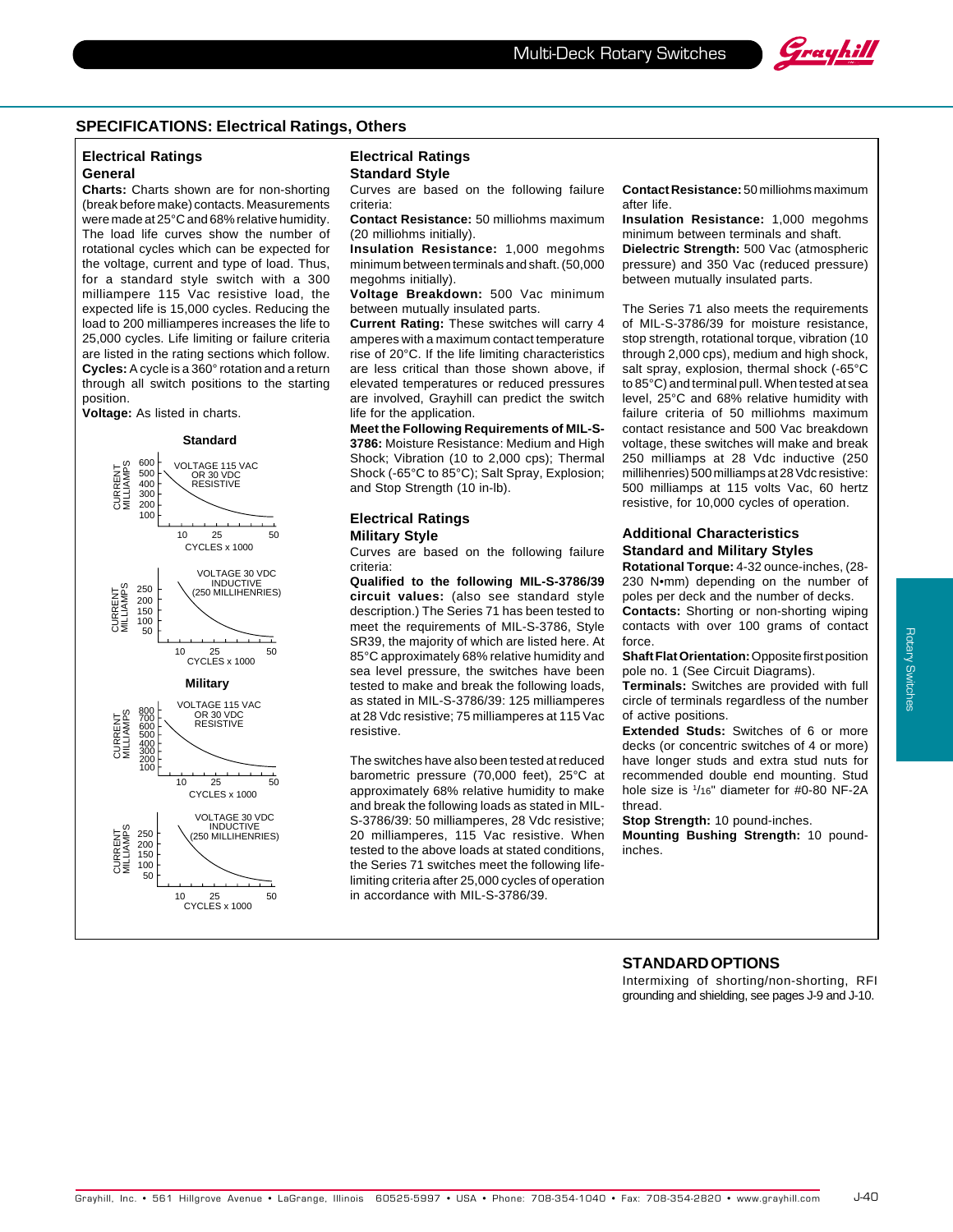

### **ADJUSTABLE STOPS**

**Set and Reset Stops to Limit Rotation Form, Fit, Function Equivalent to Fixed Stop Styles**



The adjustable stop Series 71 rotary switches allow you to change the number of positions per pole. Simply remove and relocate stop pins in the holes in the front of the switch. The pins are held in place by a self adhesive sticker which fits over the front plate.

This feature is available in the Series 71 single shaft standard switches with either <sup>1</sup>/8" or <sup>1</sup>/4" diameter shafts with either PC or solder lug terminals. It is not available in military qualified or concentric shaft styles.

All dimensions, ratings and characteristics are the same as the fixed stop equivalent. The chart shown here describes the adjustable stop style substitutions for the fixed stop styles. Although Series 71 is not an exact dimensional equivalent of the fixed stop styles of Series 8 and 9, it most nearly represents a functional substitution.

| <b>Fixed Stop</b> | <b>Adjustable Stop</b> |
|-------------------|------------------------|
| Style             | Substitution           |
| 08A               | 71AD                   |
| 09A               | 71AD                   |
| 71A               | 71AD                   |
| 71AF              | 71ADF                  |
| 71B               | 71BD                   |
| 71BF              | 71BDF                  |
| 71E               | 71ED                   |
| 71EF              | 71EDF                  |

For more adjustable stop information, see page J-6. For ordering information, see page J-44.

## **SHAFT AND PANEL SEAL**



The shaft is sealed by an O-ring inside the bushing. The panel is sealed by an O-ring at the base of the bushing.

The seals do not alter the dimensions as shown in the drawings when the switch is mounted.

The panel seal is silicone rubber. The shaft seal is an O-ring per MIL-P-5516B.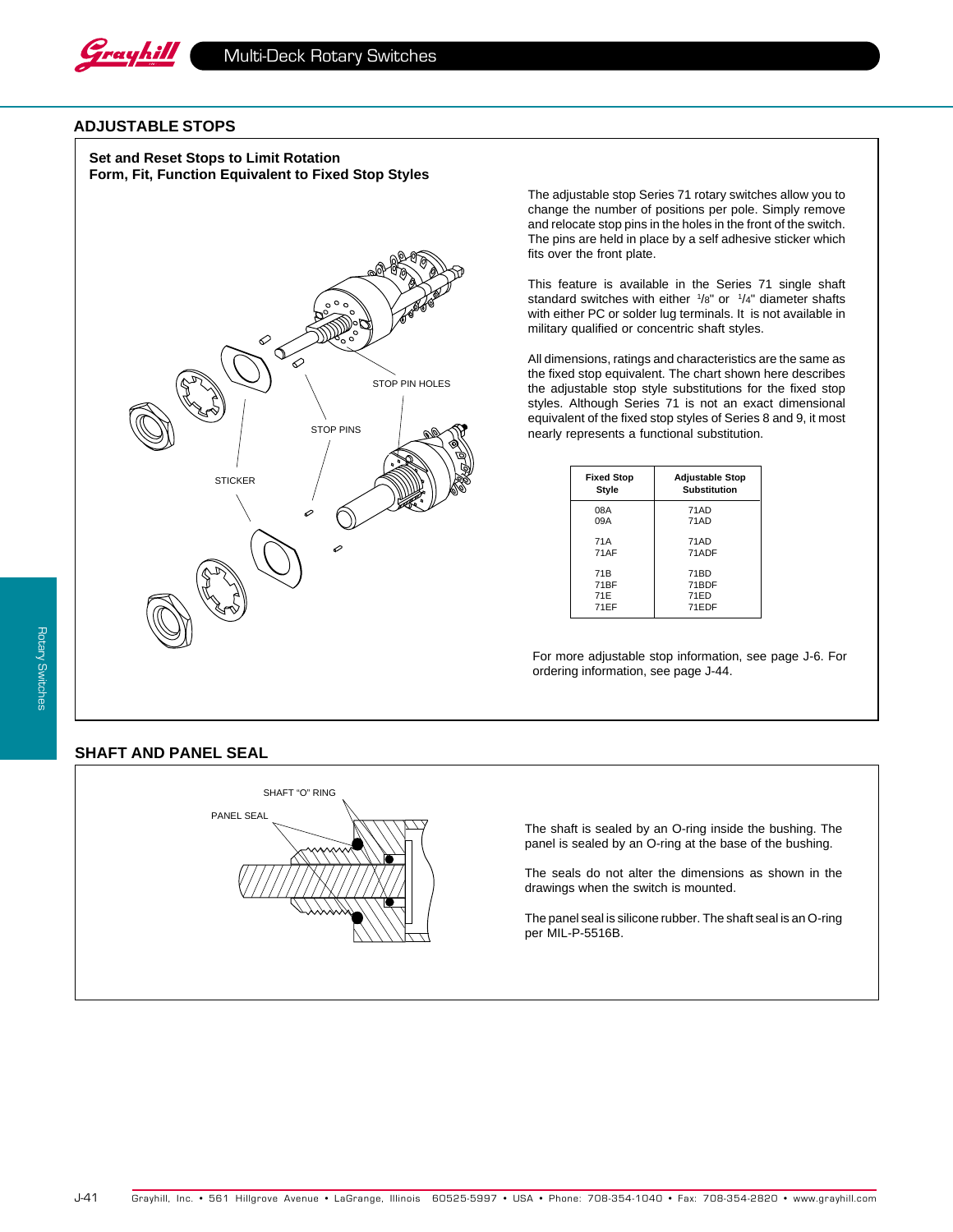C L

 $.120 \pm .003$  $(3.05 \pm 0.08)$ 

 $.625 \pm .010$  DIA.  $(15,89 \pm 0,25)$ 

.437 + .010 –.000  $(11.10 + 0.25 - 0.00)$ 

₩

7

**PART NO. 12C1087-1 STANDARD** 

 $90^\circ \pm 1$ 

2,36  $± 0,13$ 



 $.125 \pm .010$  $(3,16 \pm 0,25)$ 

 $0.05 + 0.03$  $(0,38 \pm 0,08)$ **RADIUS** 

.032 ± .002 (0,81 ± 0,05)

### **ACCESSORIES: Non-Turn Washers** In inches (and millimeters)

#### **1 /8" and 1 /4" Diameter Shaft Switches**

The bushing of the Series 71 switch is designed so the switch will not turn if the panel has been cut to fit the exact bushing shape. The bushing for the 1 /8" diameter shaft switch has a double flat; the 1 /4" diameter shaft switch has a keyway in the bushing. An alternate means of keeping the switches from turning is to mount them with optional, non-turn washers.

Part number 50J1066 is made of Stainless Steel. It is supplied with military switches with Style A in the description. When ordered for standard product, a like number of switches must be ordered.

Part number 12C1087-1 is Brass, Cadmium-plated and may be ordered for standard product.

Part number SHH694-5 is Stainless Steel washer supplied with all military style switches with Style B in the description.



 $1.57 + 0.08$ 

**Control Knobs Available.** See page I-57.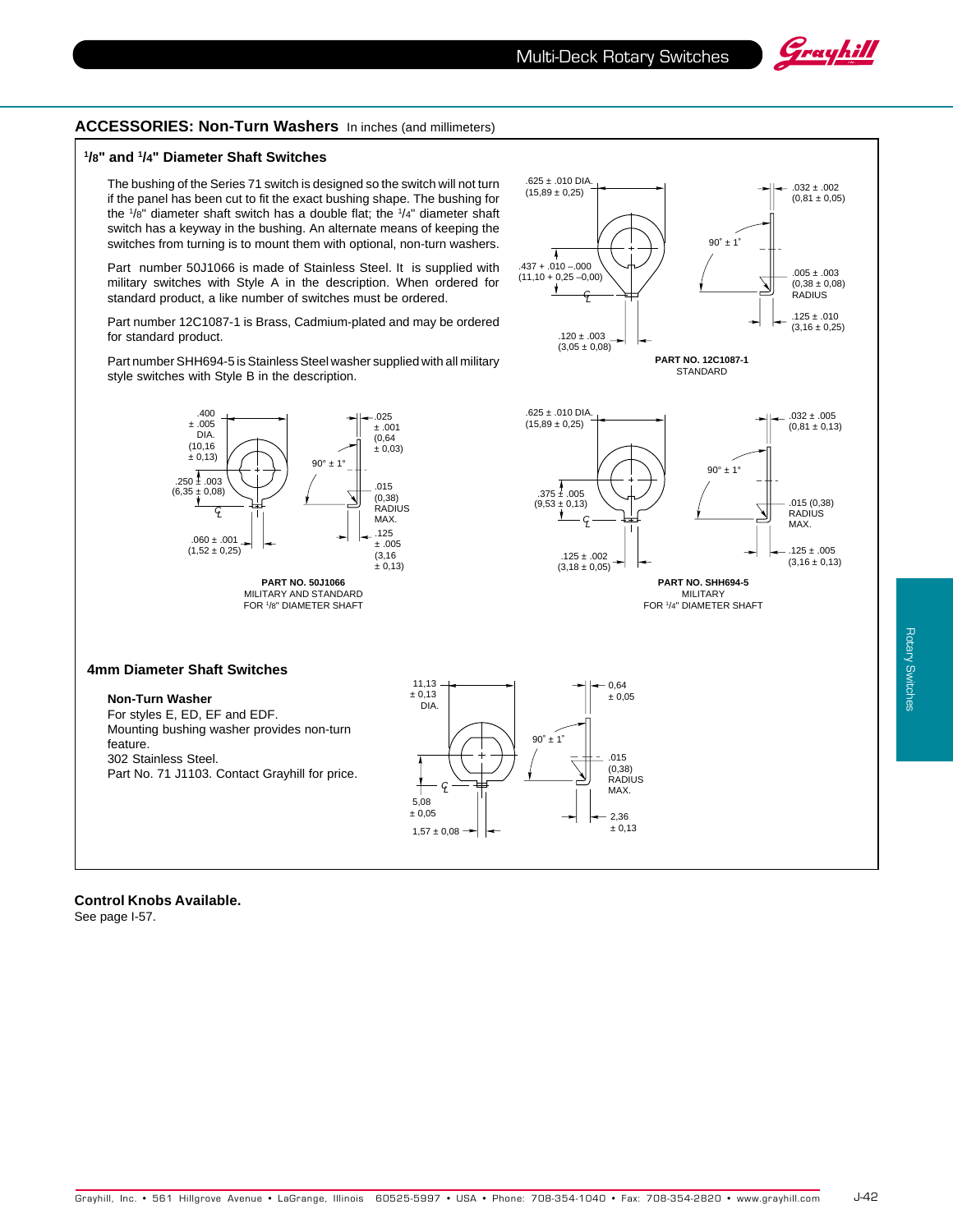### **CHOICES AND LIMITATIONS: Series 71**

- A = <sup>1</sup> /8" Diameter Shaft
- B = <sup>1</sup> /4" Diameter Shaft
- E = Metric Mount Shaft & Bushing
- D = Adjustable Stops (Adj. Stop)
- S = Shaft and Panel Seal (S/P Seal)
- F = PC Mount Terminals
- T = PC Mount Terminals and Process Sealed Switching Decks & Bushing; no panel seal

 $M =$  Military

All switches without F or T have solder lugs

C = Concentric Shaft

2 Switches with same Style and Angle of Throw, one behind the other.

Limits below apply to either switch section (A or B).

| <b>Style Choices</b>     |                                        | Angle of                               | No. Of       | <b>Poles</b>                                                                                                                        | <b>Positions</b>                                                          | <b>Shorting Or</b>                                                          |                                                          |
|--------------------------|----------------------------------------|----------------------------------------|--------------|-------------------------------------------------------------------------------------------------------------------------------------|---------------------------------------------------------------------------|-----------------------------------------------------------------------------|----------------------------------------------------------|
| <b>Basic Style</b>       | With S/P Seal                          | Adj. Stop                              | <b>Throw</b> | <b>Decks</b>                                                                                                                        | Per Deck                                                                  | Per Pole <sup>1</sup>                                                       | <b>Non-Shorting</b>                                      |
| Α<br>В<br>E              | AS<br><b>BS</b><br>ES                  | AD<br>BD<br>ED                         | $30^\circ$   | 01 thru 12<br>01 thru 08<br>01 thru 05<br>01 thru 04<br>01 thru 03<br>01 or 02                                                      | $\mathbf{1}$<br>$\mathbf 2$<br>3<br>4<br>5 <sup>5</sup><br>6 <sup>5</sup> | 02 thru 12 <sup>3</sup><br>02 thru 06<br>02 thru 04<br>02 or 03<br>02<br>02 | N or S<br>N or S<br>N or S<br>N or S<br>N or S<br>N or S |
|                          |                                        |                                        | $36^\circ$   | 01 thru 12<br>01 thru 08                                                                                                            | $\mathbf{1}$<br>$\overline{\mathbf{c}}$                                   | 02 thru 10 <sup>3</sup><br>02 thru 05                                       | N or S<br>N or S                                         |
| AF<br>BF<br>EF           | <b>ASF</b><br><b>BSF</b><br><b>ESF</b> | <b>ADF</b><br><b>BDF</b><br><b>EDF</b> | $30^\circ$   | 01 thru 12<br>01 thru 08                                                                                                            | $\mathbf{1}$<br>$\sqrt{2}$                                                | 02 thru 12 <sup>3</sup><br>02 thru 06                                       | N or S<br>N or S                                         |
|                          |                                        |                                        | $36^{\circ}$ | 01 thru 12<br>01 thru 08                                                                                                            | $\mathbf{1}$<br>$\mathbf{2}$                                              | 02 thru 10 <sup>3</sup><br>02 thru 05                                       | N or S<br>N or S                                         |
| BT                       |                                        |                                        | $36^{\circ}$ | 01 thru 05<br>01 thru 05                                                                                                            | $\mathbf{1}$<br>$\overline{\mathbf{c}}$                                   | 02 thru 10 <sup>3</sup><br>02 thru 05                                       | N or S<br>N or S                                         |
| МA<br>MВ                 | <b>MAS</b><br><b>MBS</b>               |                                        | $30^\circ$   | 01 thru 05 <sup>4</sup><br>01 thru 05 <sup>4</sup><br>01 thru 05 <sup>4</sup><br>01 thru 04 <sup>4</sup><br>01 thru 02 <sup>4</sup> | $\mathbf{1}$<br>$\overline{\mathbf{c}}$<br>3<br>4<br>6                    | 02 thru $123$<br>02 thru 06<br>02 thru 04<br>02 or 03<br>02                 | N or S<br>N or S<br>N or S<br>N or S<br>N or S           |
|                          |                                        |                                        | $36^\circ$   | 01 thru 05 <sup>4</sup><br>01 thru 05 <sup>4</sup>                                                                                  | $\mathbf{1}$<br>$\overline{\mathbf{c}}$                                   | 02 thru 10 <sup>3</sup><br>02 thru 05                                       | N or S<br>N or S                                         |
| <b>MAF</b><br><b>MBF</b> | <b>MASF</b><br><b>MBSF</b>             |                                        | $30^\circ$   | 01 thru 04 <sup>2,4</sup><br>01 thru 04 <sup>2,4</sup>                                                                              | $\mathbf{1}$<br>$\overline{\mathbf{c}}$                                   | 02 thru 12 <sup>3</sup><br>02 thru 06                                       | N or S<br>N or S                                         |
|                          |                                        |                                        | $36^{\circ}$ | 01 thru 04 <sup>2,4</sup><br>01 thru 042,4                                                                                          | $\mathbf{1}$<br>$\overline{\mathbf{c}}$                                   | 02 thru 10 <sup>3</sup><br>02 thru 05                                       | N or S<br>N or S                                         |
| $\mathsf C$              |                                        |                                        | $30^\circ$   | 01 thru 03<br>01 thru 03<br>01 or 02<br>01<br>01<br>01                                                                              | $\mathbf{1}$<br>$\overline{\mathbf{c}}$<br>3<br>4<br>5<br>6               | 02 thru $123$<br>02 thru 06<br>02 thru 04<br>02 or 03<br>02<br>02           | N or S<br>N or S<br>N or S<br>N or S<br>N or S<br>N or S |
|                          |                                        |                                        | $36^\circ$   | 01 thru 03<br>01 thru 03                                                                                                            | $\mathbf{1}$<br>$\mathbf{2}$                                              | 02 thru 10 <sup>3</sup><br>02 thru 05                                       | N or S<br>N or S                                         |
| $\mathsf{C}\mathsf{F}$   |                                        |                                        | $30^\circ$   | 01 thru 03<br>01 thru 03                                                                                                            | $\mathbf{1}$<br>$\mathbf{2}$                                              | 02 thru 12 <sup>3</sup><br>02 thru 06                                       | N or S<br>N or S                                         |
|                          |                                        |                                        | $36^{\circ}$ | 01 thru 03<br>01 thru 03                                                                                                            | $\mathbf{1}$<br>$\overline{\mathbf{c}}$                                   | 02 thru $103$<br>02 thru 05                                                 | N or S<br>N or S                                         |

1 For Adjustable Stop styles (with the letter D), use AJ instead of number of positions when ordering.

2 Military Qualified PC mount switches of 3 or 4 operative decks have an additional spacer deck after deck 2. Use total decks to calculate length; but use only the number of operative decks when creating the part number.

<sup>3</sup> For 1-pole switches with maximum positions, specify **F**ixed stop after last position or **C**ontinuous rotation when ordering. (Note: 1 p, 71BT, 10 positions, is available only as **C**ontinuous).

4 In addition to qualified types (Solder lug–5 decks; PC mount–4 decks), Grayhill can provide switches with additional decks in the materials of the 'M' style. Contact Grayhill. 5 Switches in 30° throw with 5 or 6 poles per deck are not available with adjustable stops.

Grayhill, Inc. • 561 Hillgrove Avenue • LaGrange, Illinois 60525-5997 • USA • Phone: 708-354-1040 • Fax: 708-354-2820 • www.grayhill.com J-43